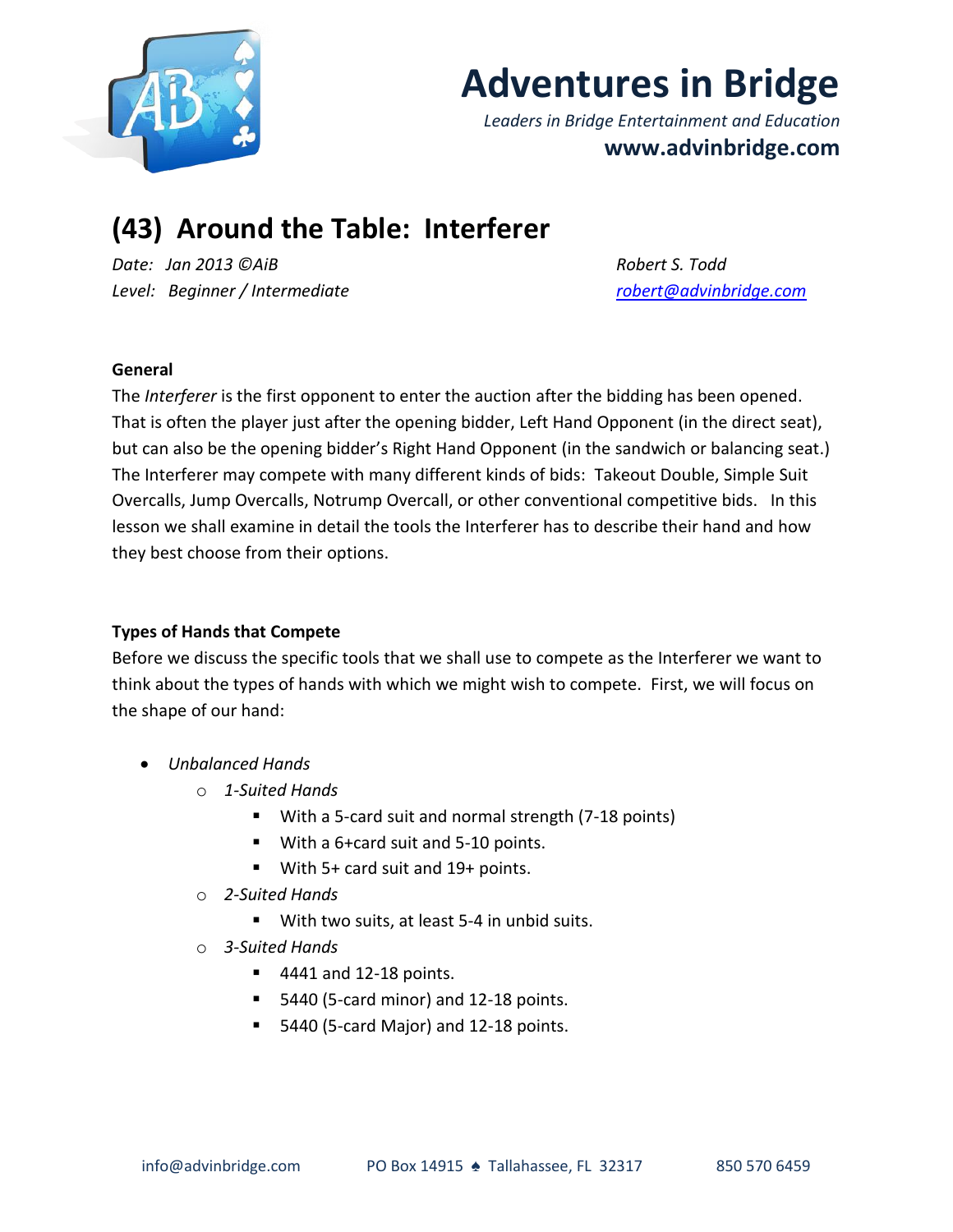

- *Balanced Hands*
	- o Balanced Hand and 12-14 points.
	- o Balanced Hand and 15-18 points with a stopper in the opponent's suit.
	- $\circ$  Balanced Hand and 15-18 points without a stopper in the opponent's suit.
	- o Balanced Hand and 19+ points.

#### **Tools for Showing Our Hand**

Our tools for showing these hands are a relatively short list:

- Simple Overcall of a Suit
	- o 1-Level vs. 2-Level
- Jump Overcall of a Suit *(Weak Jump Overcall*)
- Takeout Doubles
- Overcalls of Notrump
- Conventional Overcalls
	- o Michaels
	- o Unusual Notrump
- Pass (*Trap Pass*)

#### **Selecting the Right Tool to Interfere With**

With many of the hands we hold as Interferer we will qualify to use more than one of these tools. We will choose the bid that best describes our hand and helps us compete in the bidding. Here are our choices for each of the hand types and how we choose them:

- *1-Suited Hands* 
	- o **With a 5-card suit and normal strength (7-18 points),** we make a simple overcall.
		- 7-18 points for an overcall at the 1-level.
		- 12-18 points for an overcall at the 2-level.
	- o **With a 6+card suit and 5-10 points,** we make a jump overcall (to the level of our suit – weak jump overcall.) If we qualify for either a simple overcall or a jump overcall, we should make the more specific call of a weak jump overcall.
	- o **With a 5+card suit and 19+ points,** we double and then bid our suit. This shows a hand that has a long suit and was too strong to start with a simple overcall.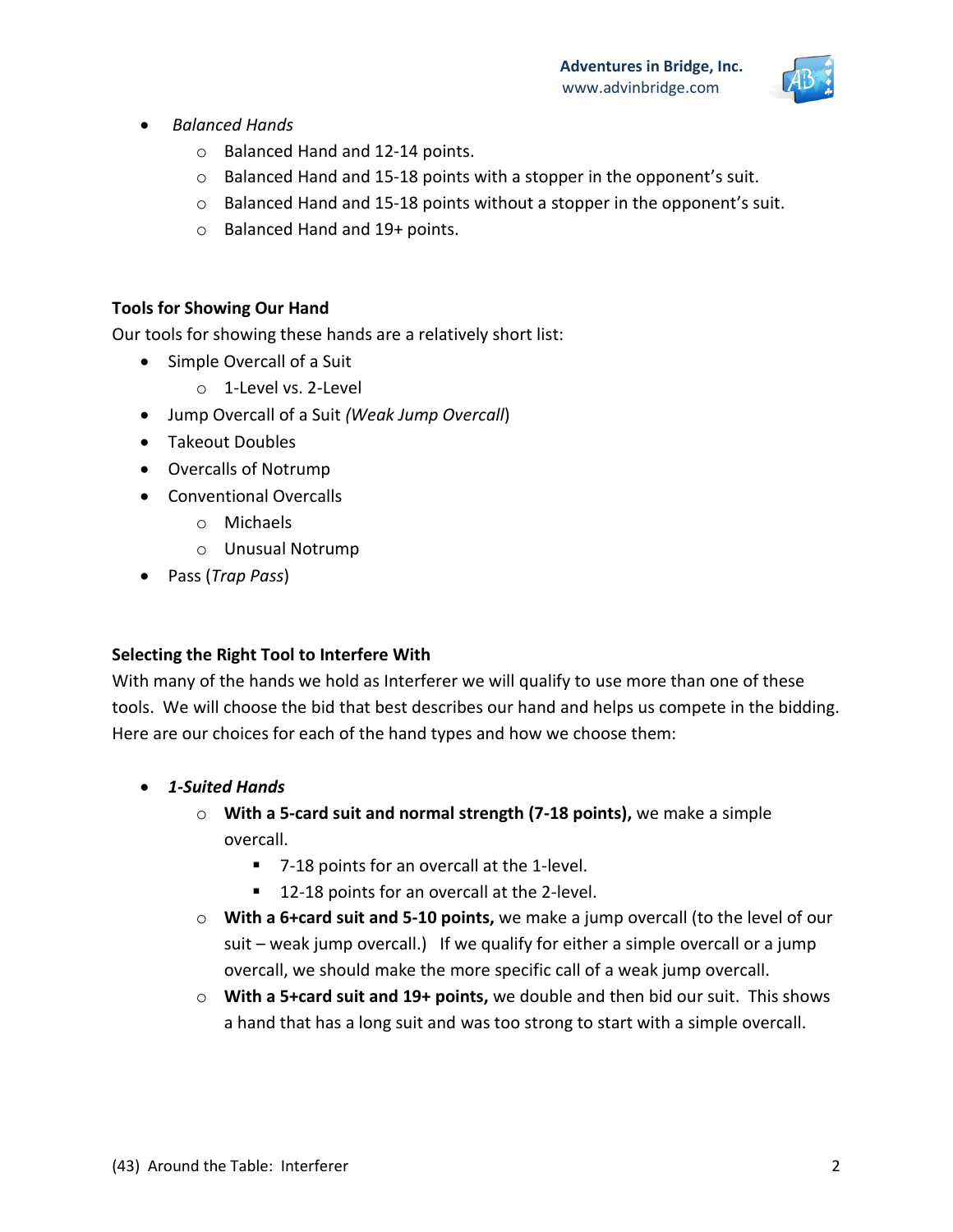

#### *2-Suited Hands*

- o **With two suits, at least 5-4 in unbid suits,** we generally bid our longest suit first if we are strong enough to overcall at that level. If we have two equal length suits (5-5 or longer) then we overcall the higher-ranking suit first.
- o We also use *special conventional bids* to show some 2-suited hands that are at least 5-5 – see *Michaels* and *Unusual Notrump*.

# *3-Suited Hands*

- o **With 4441 and 12-18 points,** we make a takeout double if we have the proper shortness. If we do not have the right shortness then we generally pass, called a *Trap Pass*.
- o **With 5440 and a 5-card minor and 12-18 points,** we also make a takeout double if we have the proper shortness. If we do not have the proper shortness we can still overcall our 5-card suit if it is of reasonable quality.
- o **With 5440 and a 5-card Major and 12-18 points,** we usually overcall our Major. We do this when we have a decent 5-card Major or not enough values to make a takeout double.

# *Balanced Hands*

- o **With a balanced hand and 12-14 points,** if we cannot make one of the above bids we will pass – trap pass!
- o **With a balanced hand, 15-18 points, and a stopper in the opponent's suit,** we have more bidding options. If we have a long suit then we can still overcall, but if we have a balanced hand (with or without a long suit) then it is usually best to describe our hand in one call if we can. If we have 15-18 points we can overcall 1NT. Notice that this 1NT overcall is a bit stronger than a 1NT opening bid. This is because one of the opponents has already opened the bidding. This makes it easier for the opponents to penalize us and thus we want to have a little extra for our 1NT overcalls.
- o **With a balanced hand, 15-18 points, and no stopper in the opponent's suit,** we start with a takeout double and then either raise partner's suit or cuebid the opponent's suit.
- o **With a balanced hand and 19+ points,** we take strong action. With a stopper in the opponent's suit, we start with a takeout double and then bid the appropriate number of notrump. Without a stopper in the opponent's suit we make a takeout double and either jump raise partner's bid or cuebid the opponent's suit.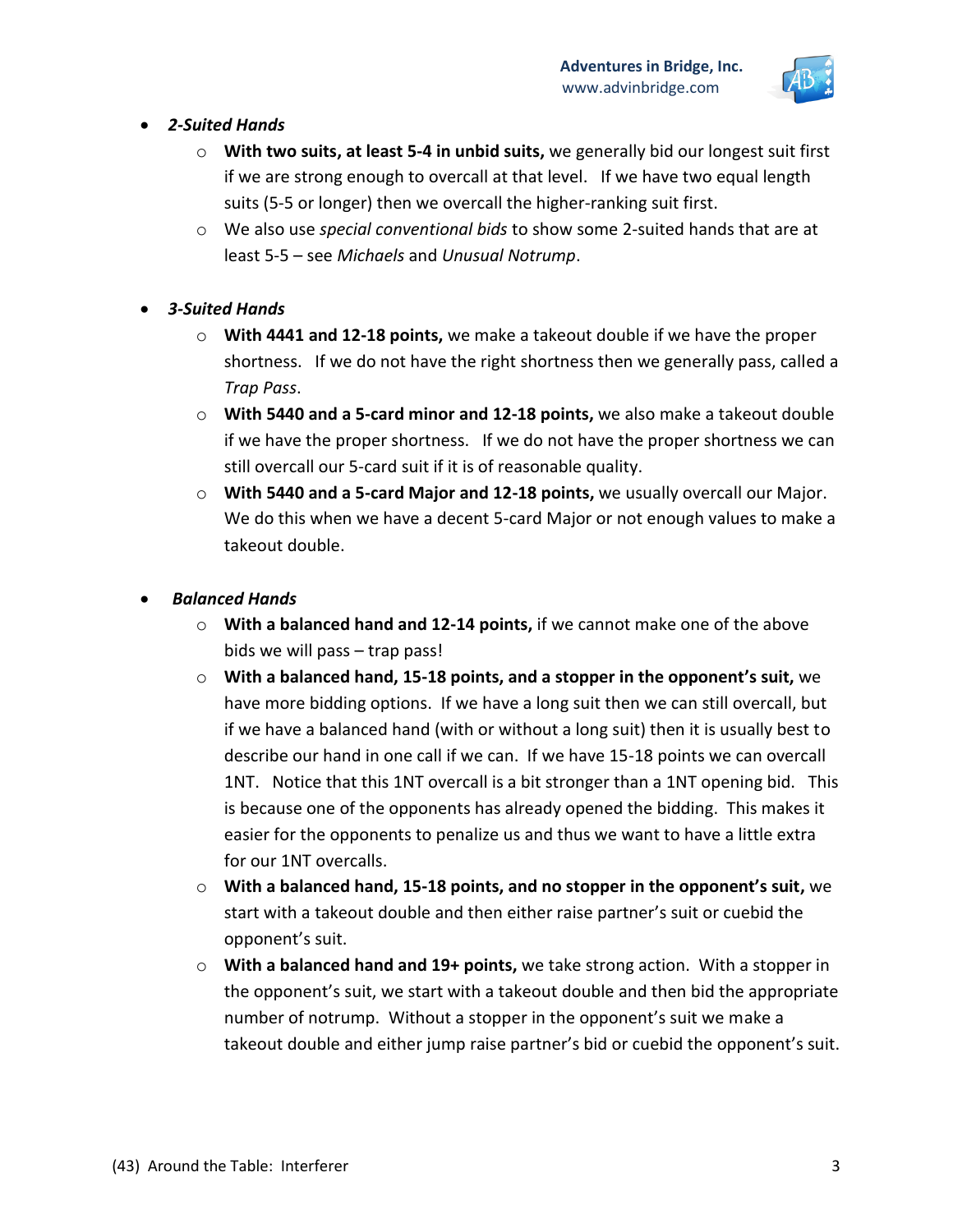

- *Problem Hand*
	- $\circ$  The classic problem hand for the Interferer has 12-14 points with length in the opponent's suit. We have enough points that we want to take some action, but no action looks appropriate (assuming we do not have a long suit to overcall.) With this hand we have lots of defensive values – since our points are in our short suits or the opponent's suit. Thus, we should choose to defend – and we do so by choosing "Pass!" Many players have difficulty forcing themselves to pass with an opening hand, but the opponents beat us in the race to open the bidding so we pass and wait to see what happens next.

#### **Special Conventional Bids**

There are a couple of common conventions that are used to show 2-suited hands. Both of these conventions are only used in the direct seat (in their classic uses.)

#### *Michaels Cuebid*

If the opponents open the bidding with 1-minor then we can use a direct cuebid to show both Major suits – at least 5-5. This will usually be a weak hand, 5-10 points, but occasionally we will have a very strong hand, 16+ points, which we will find a way to show later. Partner will always expect to us to have the weak hand when we first make our cuebid. If the opponents open the bidding with 1-Major then a direct cuebid can be used to show at least 5-5+, with 5 cards in the other Major and some 5-card minor. This has the same strength requirements as above.

# *The Unusual Notrump*

We also have a way of showing the two lowest ranking suits - usually the minors (or it can be hearts and the unbid minor.) We do this by jumping to 2NT after the opponents have opened the bidding. Unlike Michaels, this is always a weak hand with 5-10 points.

*Note: The best way to think of these bids is as preempts with two suits instead of one.*

# **Goals for Interfering**

When we interfere in the bidding we do so for a variety of purposes. These range from constructively communicating with partner in an effort to win the auction to just trying to make life difficult on the opponents.